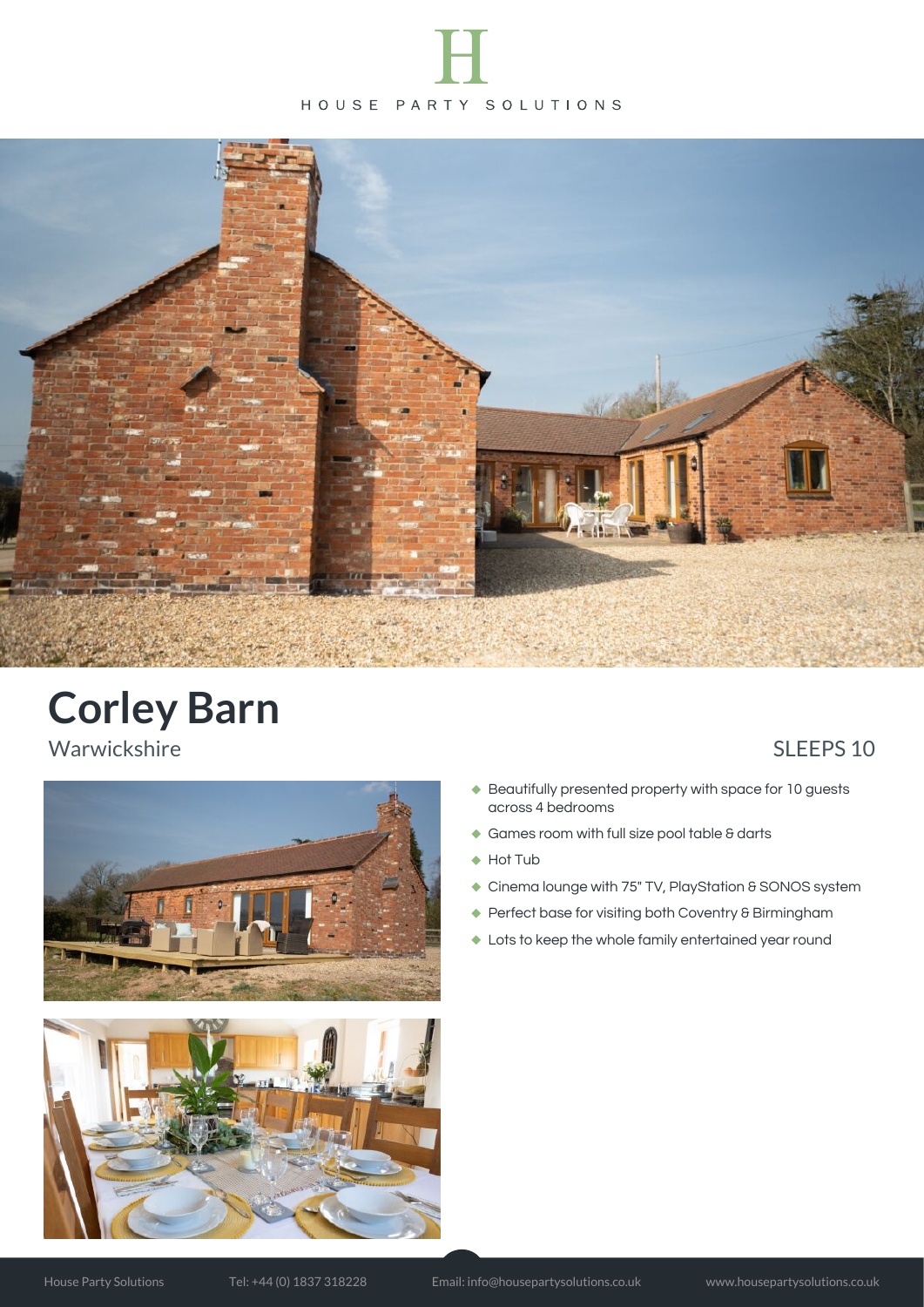



### **OVERVIEW**

Corley Barn is a home form home for the whole family with space for 10 guests, across 4 beautifully presented bedrooms, there's also space for the family dog. Situated off a quiet country lane behind its own private gated entrance, this superb venue offers everything you and your guests might require, both internally and externally.

Feel swept away without a care in the world at Corley Barn, the only concern would be whether to put your feet up and relax, hold a pool tournament or sink into the hot tub and enjoy the uninterrupted views over beautiful Warwickshire.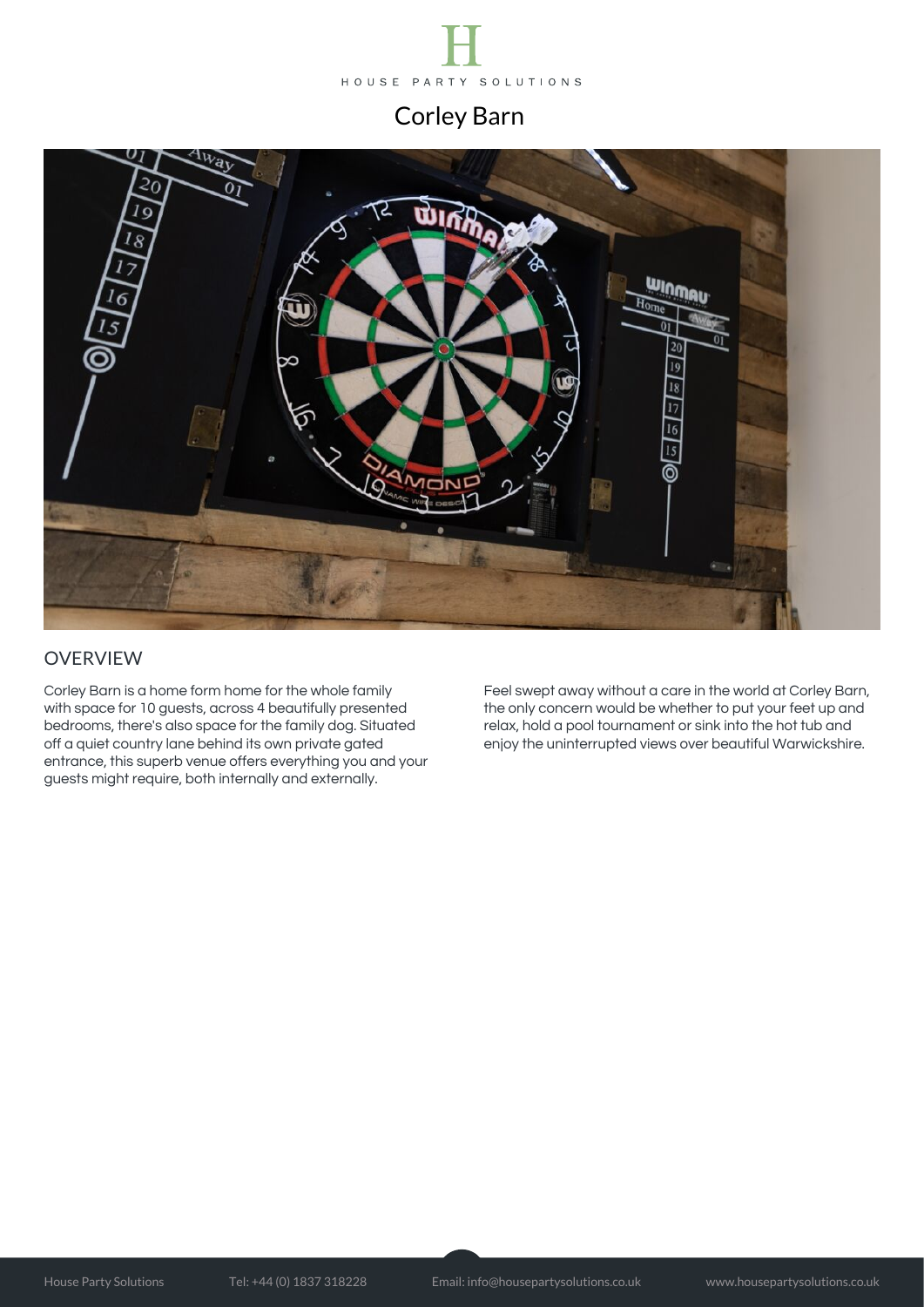

### YOUR STAY

### **Number accommodated**

◆ Sleeping a maximum of 10 guests across 4 bedrooms

### **Bedroom & bathroom configuration**

- ◆ Bedroom 1 1x King size bed & 1x single bed
- ◆ Bedroom 2 1x double bed & 1x single bed
- ◆ Bedroom 3 1x King size bed
- ◆ Bedroom 4 1x King size bed with en-suite shower room
- ◆ Shared bathroom with shower & bath

### **Dining capacity**

- ◆ Seating for 10 within the dining room
- Alfreco dining for 10

### **Catering**

Hired on a self catered basis however, local recommended caterers can be provided

### **Facilities**

- Cinema room with 75" TV A
- ◆ PlayStation
- ◆ Hot tub
- ◆ SONOS sound system
- ◆ Games room with full size pool table & darts
- $\triangle$  BBO

### **Check in / out times**

- ◆ Check in from 3pm
- Check out 11am
- ◆ Flexible subject to availability

### **Pets**

- $\triangle$  The owners do allow dogs at a £50 charge
- ◆ Dogs must also be kept out of the bedrooms, lounge and other carpeted areas

### **Disabled facilities**

- Corley Barn is a large bungalow however, there is a small step into the property and a small step within
- Please enquire for further information

### **Stag & Hen groups**

◆ Both Stag & Hen groups welcome







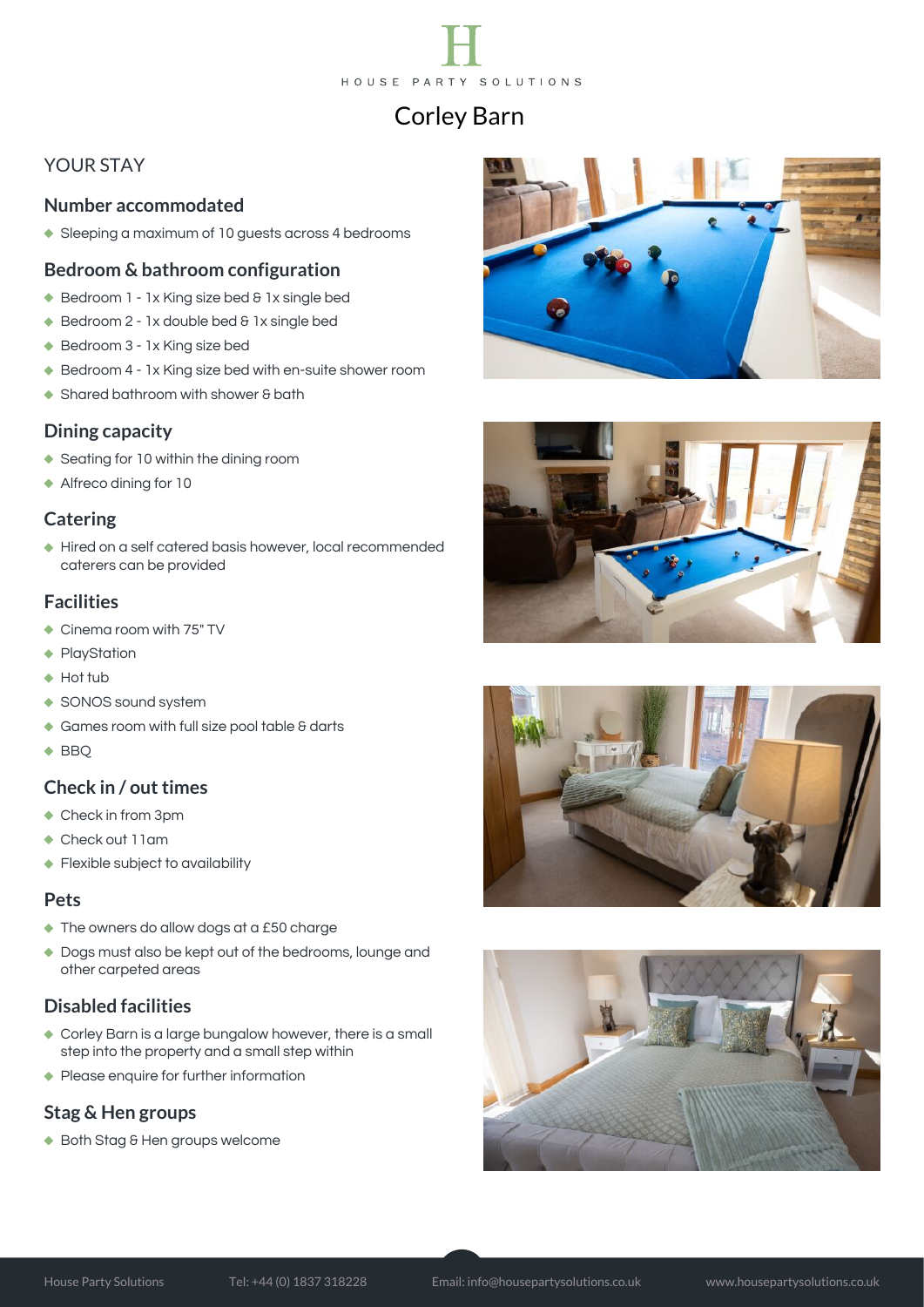

### ACTIVITIES

### **On-site**

- ◆ Games room with full size pool table & darts
- ◆ Cinema room with 75" TV
- $\triangle$  Hot tub

### **Local attractions**

- $\bullet$  Take a trip into the cities of Coventry & Birmingham
- Midland Air Museum
- ◆ Belgrade Theatre
- ◆ Coventry Cathedral
- ← Herbert Art Gallery & Museum
- West Midlands Safari Park
- ◆ The Wave Coventry







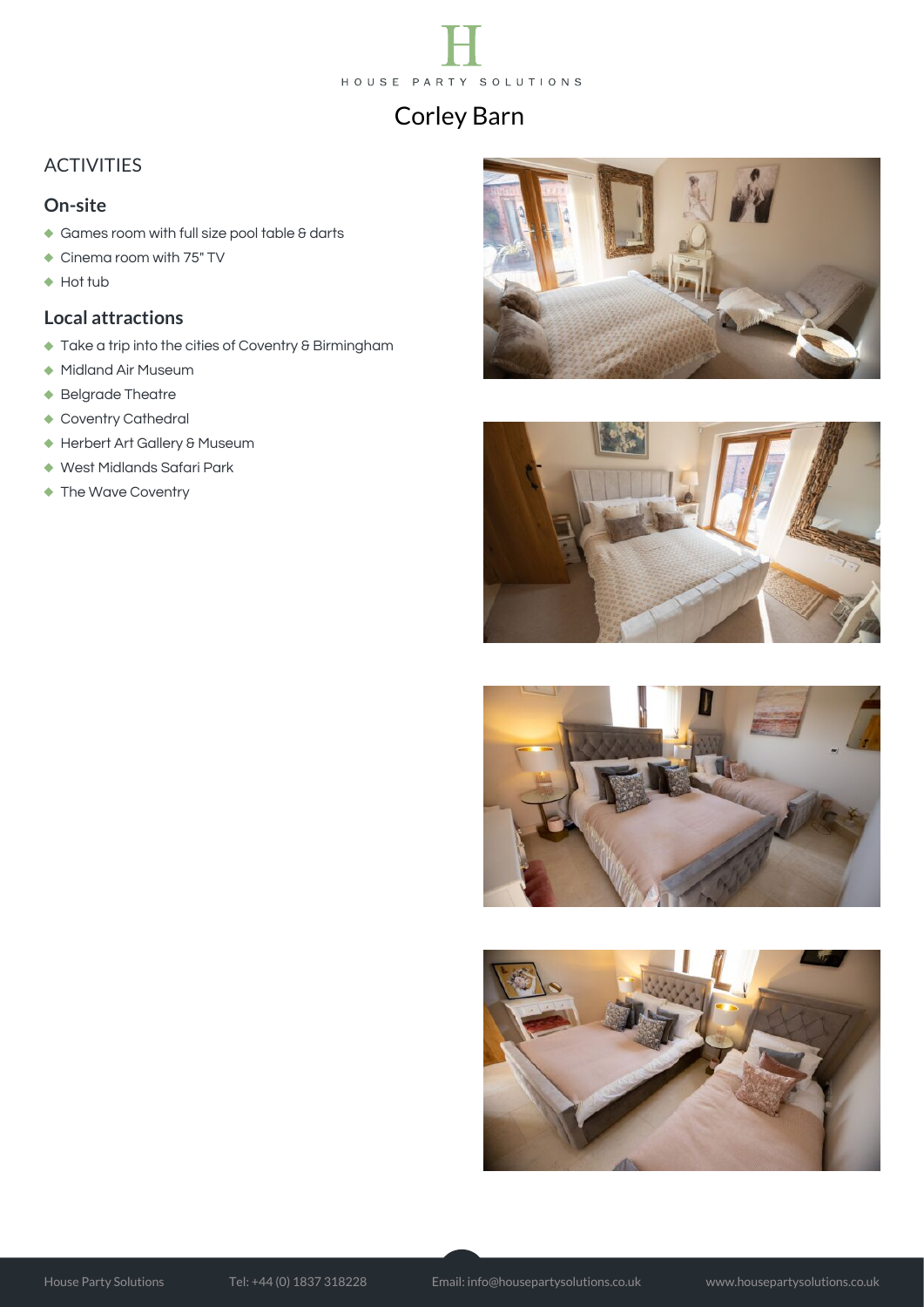

### LOCATION

Set back form a quiet country lane and hidden behind its private gated entrance, Corley Barn offers a peaceful rural location whilst boasting nearby major links to both Coventry & Birmingham

### **Distance from**

- ◆ London 2 hours 20 minutes / 103 miles
- ◆ Birmingham 30 minutes / 21 miles
- ◆ Coventry 13 minutes / 5 miles
- ◆ Manchester 2 hours 5 minutes / 105 miles

#### **Nearest airport**

- Coventry airport 20 minutes / 9 miles
- East Midlands airport 50 minutes / 43 miles

### **Nearest train station**

Coventry railway station - 13 minutes / 5 miles

### **Distance to Village / Town**

The village or Corey is located only 3 minutes / 1.5 miles away







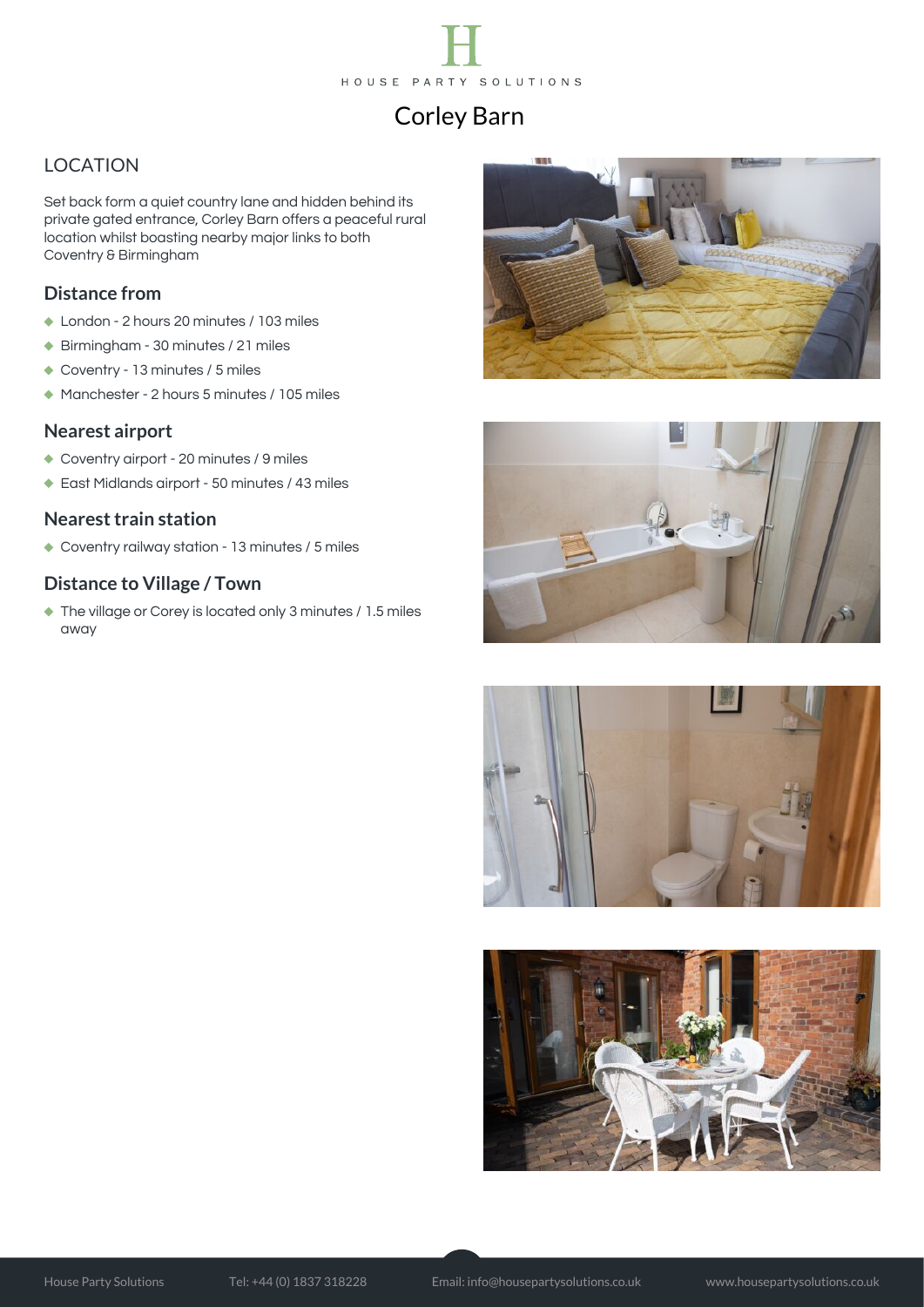

FLOOR PLAN